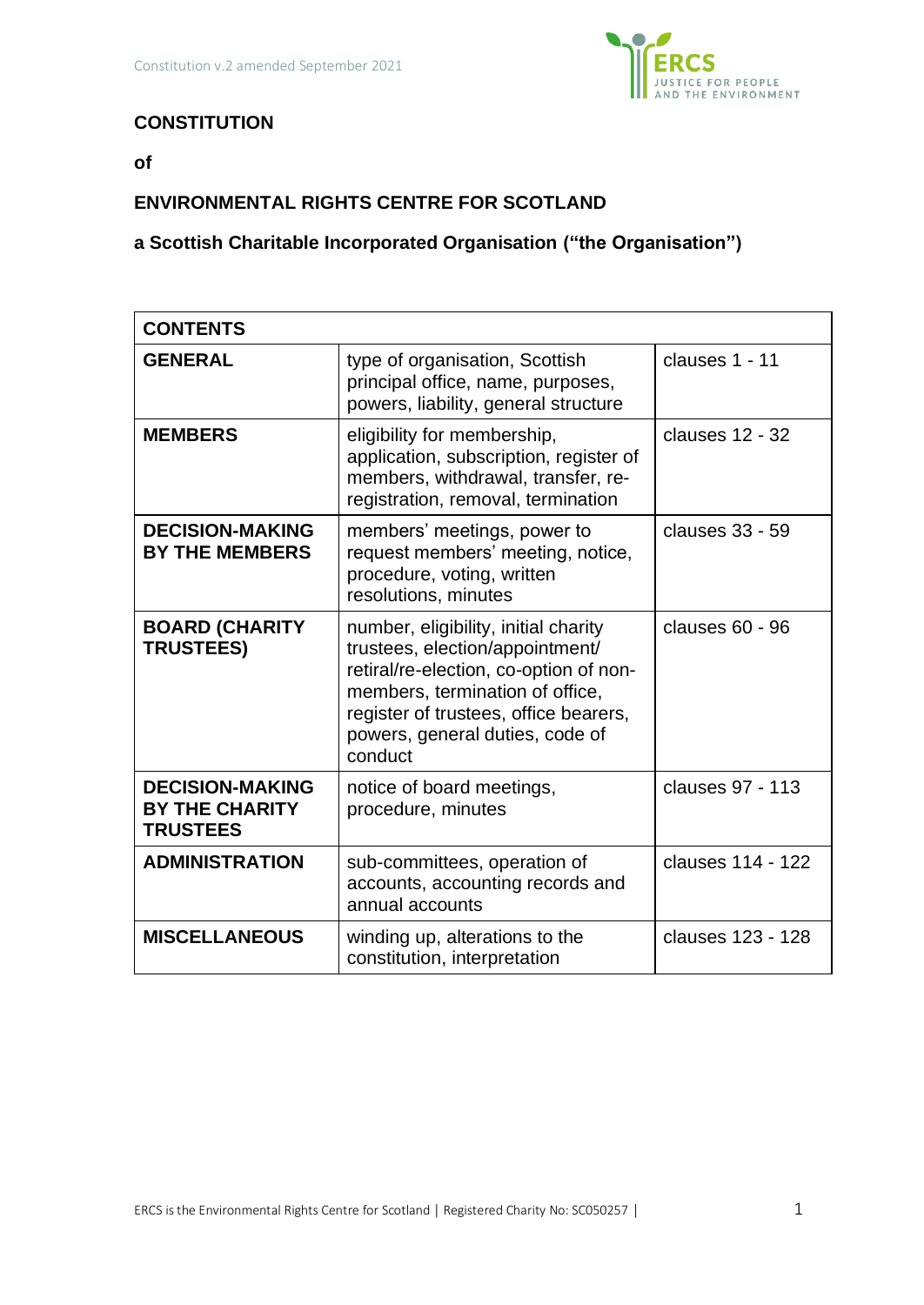

# **GENERAL**

# **Type of organisation**

1 The Organisation will, upon registration, be a Scottish Charitable Incorporated Organisation (SCIO).

# **Scottish principal office**

2 The principal office of the Organisation will be in Scotland (and must remain in Scotland).

# **Name**

3 The name of the Organisation is **Environmental Rights Centre for Scotland (SCIO).** 

# **Purposes**

- 4 The Organisation will, through public education, advice, assistance and representation, advocacy in policy and law reform, and strategic public interest litigation, fulfil the following charitable purposes:
	- 4.1 the advancement of human rights, specifically the right to a clean, healthy and sustainable environment  $-$  by raising the public's awareness of and ability to exercise their procedural rights of access to information, participation in decision-making and access to justice in environmental matters, and by promoting a fairer distribution of environmental benefits, burdens and responsibilities;
	- 4.2 the advancement of environmental protection and improvement – by providing our services to individuals, community groups and organisations with the same purpose, and by seeking to improve the quality and accountability of environmental decision-making;
	- 4.3 the advancement of health by raising awareness of the detrimental impact of poor environmental quality on health outcomes, and by challenging environmental decisions which harm human health and may exacerbate health inequalities;
	- 4.4 the advancement of citizenship and community development by raising awareness of and working with individuals, community groups and organisations to exercise their rights in environmental law and to engage more fully with the land-use planning and legal systems; and
	- 4.5 the advancement of education by providing information and educational resources to increase the public's knowledge and awareness of environmental law and of their rights under environmental law;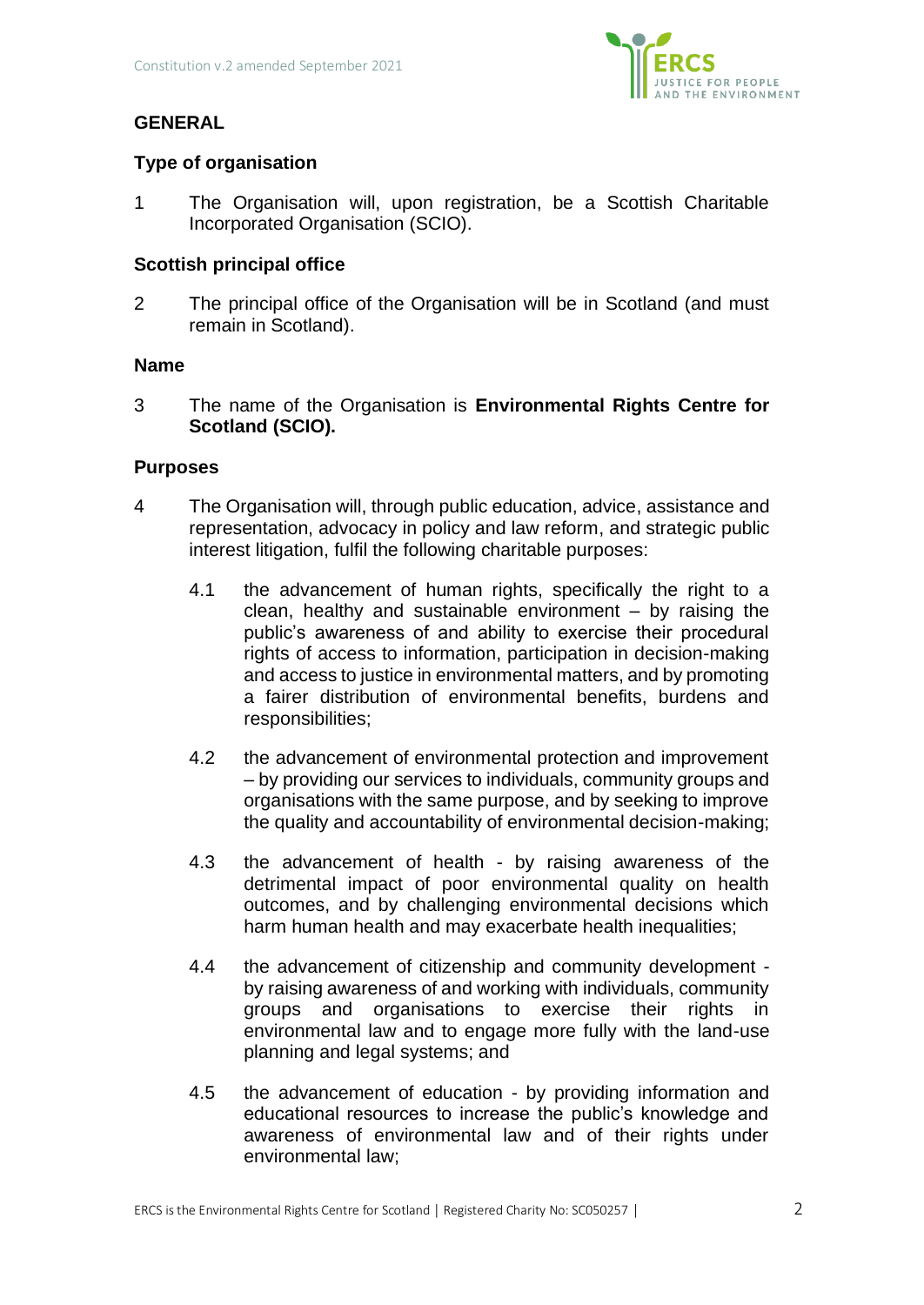

The Organisation understands environmental law to include law relating to land-use planning, climate change, pollution control, environmental health, the conservation of biodiversity, and any other field (e.g. cultural heritage, transport, energy) to the extent that it impacts on the natural environment in Scotland.

## **Powers**

- 5 The Organisation has power to do anything which is calculated to further its purposes or is conducive or incidental to doing so.
- 6 In particular, the Organisation has power to enter into an agreement with a duly regulated provider of legal services for the provision of legal services to assist in achieving the Organisation's purposes.
- 7 No part of the income or property of the Organisation may be paid or transferred (directly or indirectly) to the members - either in the course of the Organisation's existence or on its dissolution - except where this is done in direct furtherance of the Organisation's charitable purposes.

# **Liability of members**

- 8 The members of the Organisation have no liability to pay any sums to help to meet the debts (or other liabilities) of the Organisation if it is wound up; accordingly, if the Organisation is unable to meet its debts, the members will not be held responsible.
- 9 The members and charity trustees have certain legal duties under the Charities and Trustee Investment (Scotland) Act 2005; and clause 8 does not exclude (or limit) any personal liabilities they might incur if they are in breach of those duties or in breach of other legal obligations or duties that apply to them personally.

### **General structure**

- 10 The structure of the Organisation consists of:
	- 10.1 the MEMBERS who have the right to attend members' meetings (including any annual general meeting) and have important powers under this constitution; in particular, the members appoint people to serve on the board and take decisions on changes to this constitution;
	- 10.2 the BOARD who hold regular meetings, and generally control the activities of the Organisation; for example, the board is responsible for monitoring and controlling the financial position of the Organisation.
- 11 The people serving on the board are referred to in this constitution as CHARITY TRUSTEES.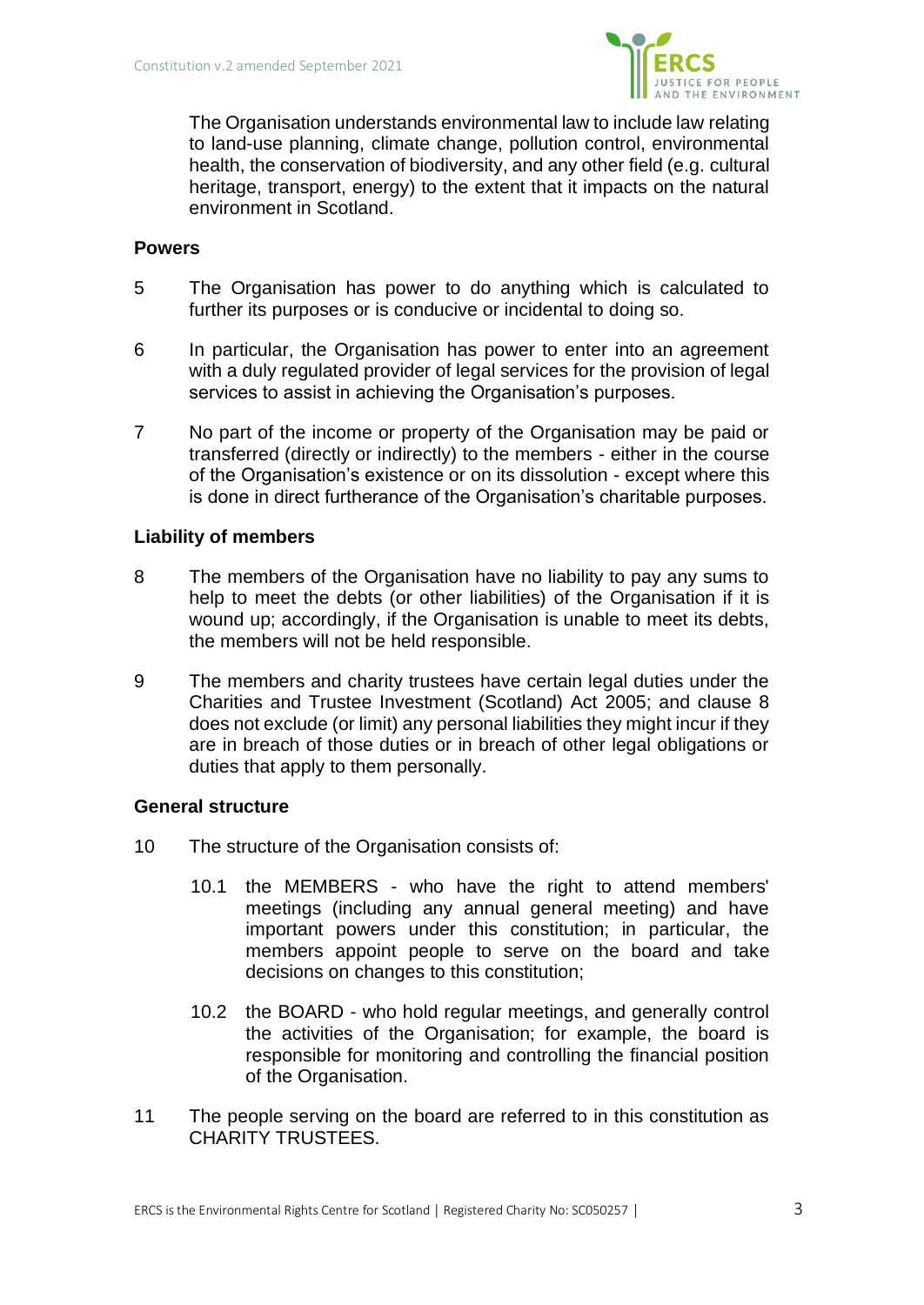

# **MEMBERS**

# **Eligibility for membership**

- 12 Membership of the Organisation shall be open to:
	- 12.1 any individual aged 16 or over; or
	- 12.2 any other organisation, whether incorporated or not;

provided that individual or organisation supports the purposes of the Organisation under clause 4, applies for membership in accordance with clause 15 and pays any subscription due in accordance with clauses 18 to 20.

- 13 Any organisation under clause 12.2 shall, on application for membership, appoint one named authorised representative to represent, act and vote on its behalf at all members' meetings, and may change that appointment at any time by written notice served to the Organisation, to take effect in respect of any members' meeting taking place 48 hours or more after receipt of the notice by the Organisation.
- 14 Employees of the Organisation are not eligible for membership.

## **Application for membership**

- 15 Any individual or organisation that wishes to become a member must complete an application for membership (in electronic form or in writing), which includes agreeing to the Organisation's charitable purposes, mission and values, and submit this to the Organisation along with a remittance to meet the annual membership subscription; in the case of an organisation, the application must be signed by an appropriate officer or office-bearer of that organisation; and the application will be considered by the board by an agreed process.
- 16 The board may, at its discretion, refuse to admit any person to membership but not for reasons of age, religion and belief, race, disability, sex, sexual orientation, pregnancy and maternity, marriage and civil partnership or gender reassignment.
- 17 The board must notify each applicant promptly (in writing or by e-mail) of its decision on whether or not to admit them to membership; and if the decision was to refuse admission, the board shall return to the applicant the remittance lodged by them under clause 15.

### **Membership subscription**

- 18 No membership subscription will be payable by individual members.
- 19 Members which are organisations may be required to pay an annual membership subscription at such amount (or amounts) as may be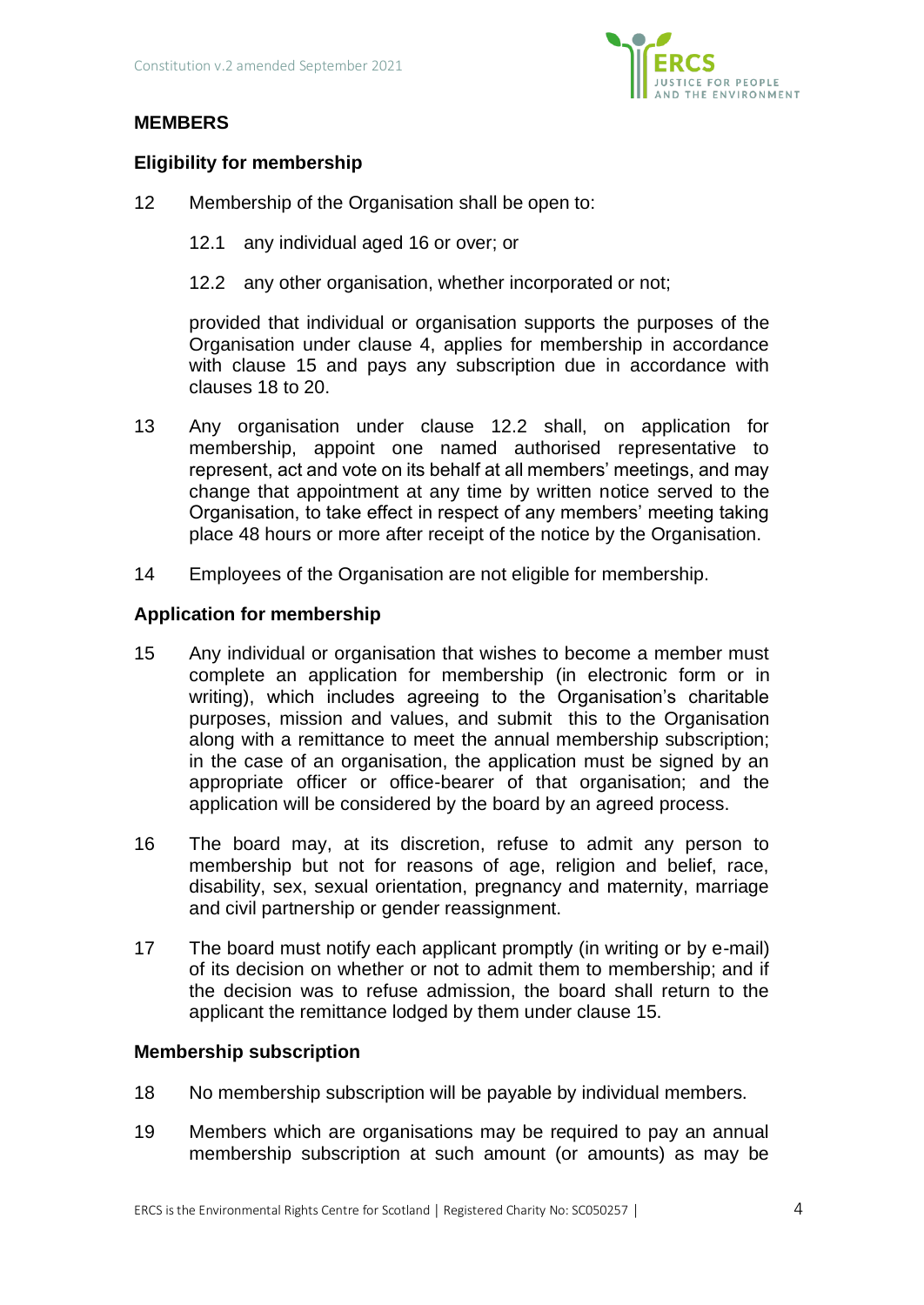

determined by the members by way of a resolution to that effect passed at an annual general meeting under clause 33.

- 20 The annual membership subscriptions, if any, shall be payable on or before 30 December in each year.
- 21 If the membership subscription payable by any member which is an organisation remains outstanding more than 13 weeks after the date on which it fell due - and providing the organisation has been given at least one written reminder - the board may, by resolution to that effect, remove that organisation from membership.
- 22 An organisation which ceases (for whatever reason) to be a member shall not be entitled to any refund of the membership subscription.

# **Register of members**

- 23 The board must keep a register of members, setting out:
	- 23.1 for each current member:
		- 23.1.1 their full name and address; and
		- 23.1.2 the date on which they were registered as a member of the Organisation;
	- 23.2 for each former member for at least six years from the date on which they ceased to be a member:
		- 23.2.1 their name; and
		- 23.2.2 the date on which they ceased to be a member.
- 24 The board must ensure that the register of members is updated within 28 days of any change:
	- 24.1 which arises from a resolution of the board or a resolution passed by the members of the Organisation; or
	- 24.2 which is notified to the Organisation.
- 25 If a member or charity trustee of the Organisation requests a copy of the register of members, the board must ensure that a copy is supplied to them within 28 days, providing the request is reasonable; if the request is made by a member (rather than a charity trustee), the board may provide a copy which has the addresses blanked out.

### **Withdrawal from membership**

26 Any person or organisation that wants to withdraw from membership must give a written notice of withdrawal to the Organisation (in writing or by email), signed by them or, in the case of an organisation, by an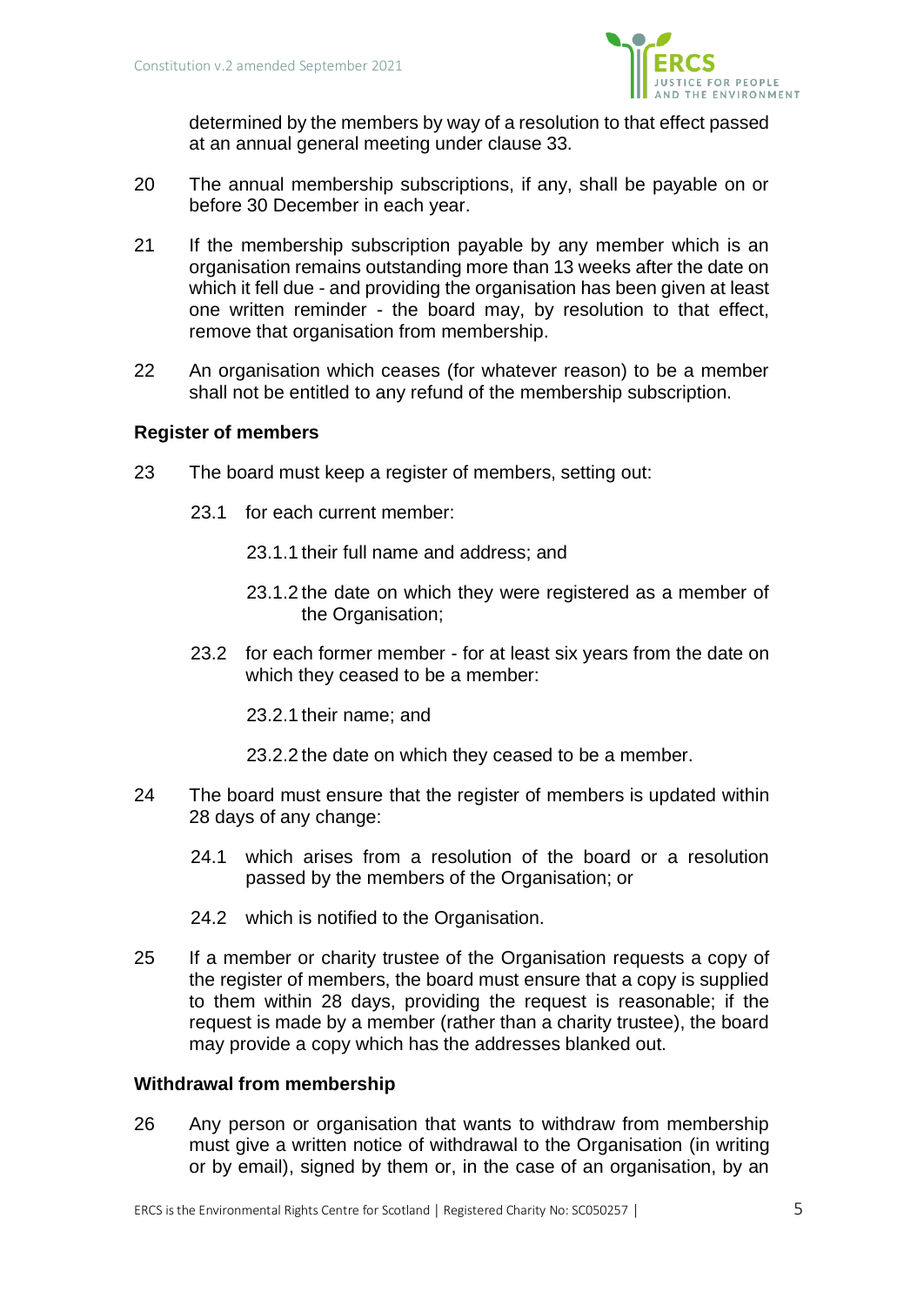

appropriate officer or office-bearer of that organisation; and their membership will cease from the time when the notice is received by the Organisation.

## **Transfer of membership**

27 Membership of the Organisation may not be transferred by a member.

## **Re-registration of members**

- 28 The board may, at any time, issue notices to the members requiring them to confirm that they wish to remain as members of the Organisation, and allowing them a period of 28 days (running from the date of issue of the notice) to provide that confirmation to the board.
- 29 If a member fails to provide confirmation to the board (in writing or by e-mail) that they wish to remain as a member of the Organisation before the expiry of the 28-day period referred to in clause 28, the board may remove them from membership.
- 30 A notice under clause 28 will not be valid unless it refers specifically to the consequences (under clause 29) of failing to provide confirmation within the 28-day period.

## **Removal from membership**

- 31 Without prejudice to clause 16 of this constitution, any person may be removed from membership by way of a resolution passed by not less than two thirds of those present and voting at a members' meeting, providing the following procedures have been observed:
	- 31.1 at least 21 days' notice of the intention to propose the resolution must be given to the member concerned, specifying the grounds for the proposed removal;
	- 31.2 the member concerned will be entitled to be heard on the resolution at the members' meeting at which the resolution is proposed.

### **Termination of membership**

32 Membership of the Organisation will terminate on an individual member's death or, if the member is an organisation, when it goes into receivership, liquidation, dissolution or otherwise ceases to exist.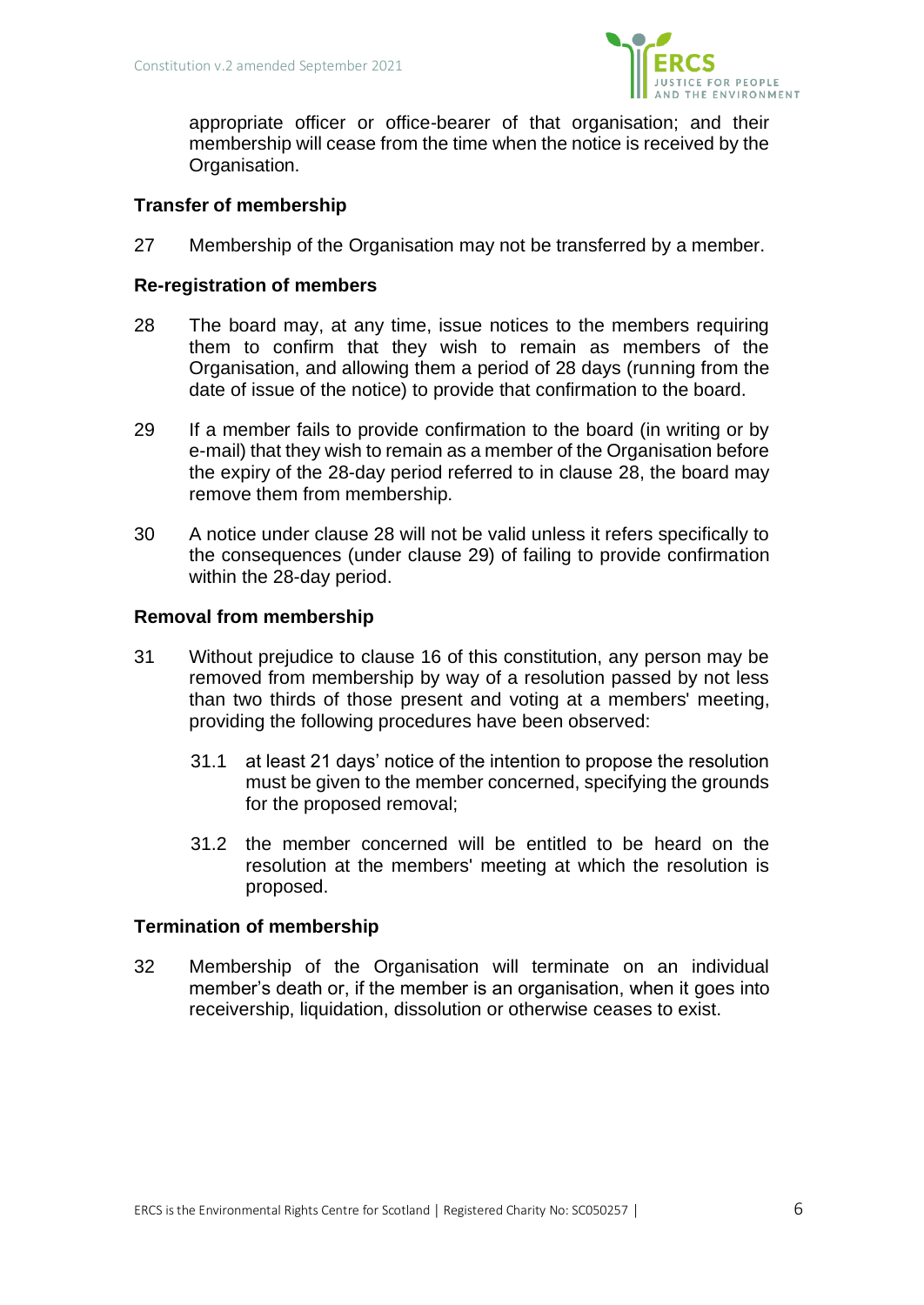

# **DECISION-MAKING BY THE MEMBERS**

## **Members' meetings**

- 33 The board must in each calendar year arrange a meeting of members (an annual general meeting or "AGM"). Such a meeting may be a virtual meeting or a hybrid meeting as referred to in clauses [128.4](#page-19-0) to [128.6.](#page-20-0)
- 34 The gap between one AGM and the next must not be longer than 15 months.
- 35 Notwithstanding clause 33, an AGM does not need to be held during the calendar year in which the organisation is formed; but the first AGM must still be held within 15 months of the date on which the organisation is formed.
- 36 The business of each AGM must include:
	- 36.1 a report by the chair on the activities of the Organisation;
	- 36.2 consideration of the annual accounts of the Organisation;
	- 36.3 the election/re-election of charity trustees, as referred to in clauses 65 to 76.
- 37 The board may arrange an extraordinary members' meeting at any time.

### **Power to request an extraordinary members' meeting**

- 38 The board must arrange an extraordinary members' meeting if they are requested to do so by a notice (which may take the form of two or more documents in the same terms, each signed by one or more members, and in the case of a member which is an organisation, by an appropriate officer or office-bearer of that organisation) by members who amount to 5% or more of the total membership of the Organisation at the time, providing:
	- 38.1 the notice states the purposes for which the meeting is to be held; and
	- 38.2 those purposes are not inconsistent with the terms of this constitution, the Charities and Trustee (Investment) Scotland Act 2005 or any other statutory provision.
- 39 If the board receives a notice under clause 38, the date for the meeting which they arrange in accordance with the notice must not be later than 28 days from the date on which they received the notice.

### **Notice of members' meetings**

40 At least 14 clear days' notice must be given of any AGM or any extraordinary members' meeting. Where arrangements have been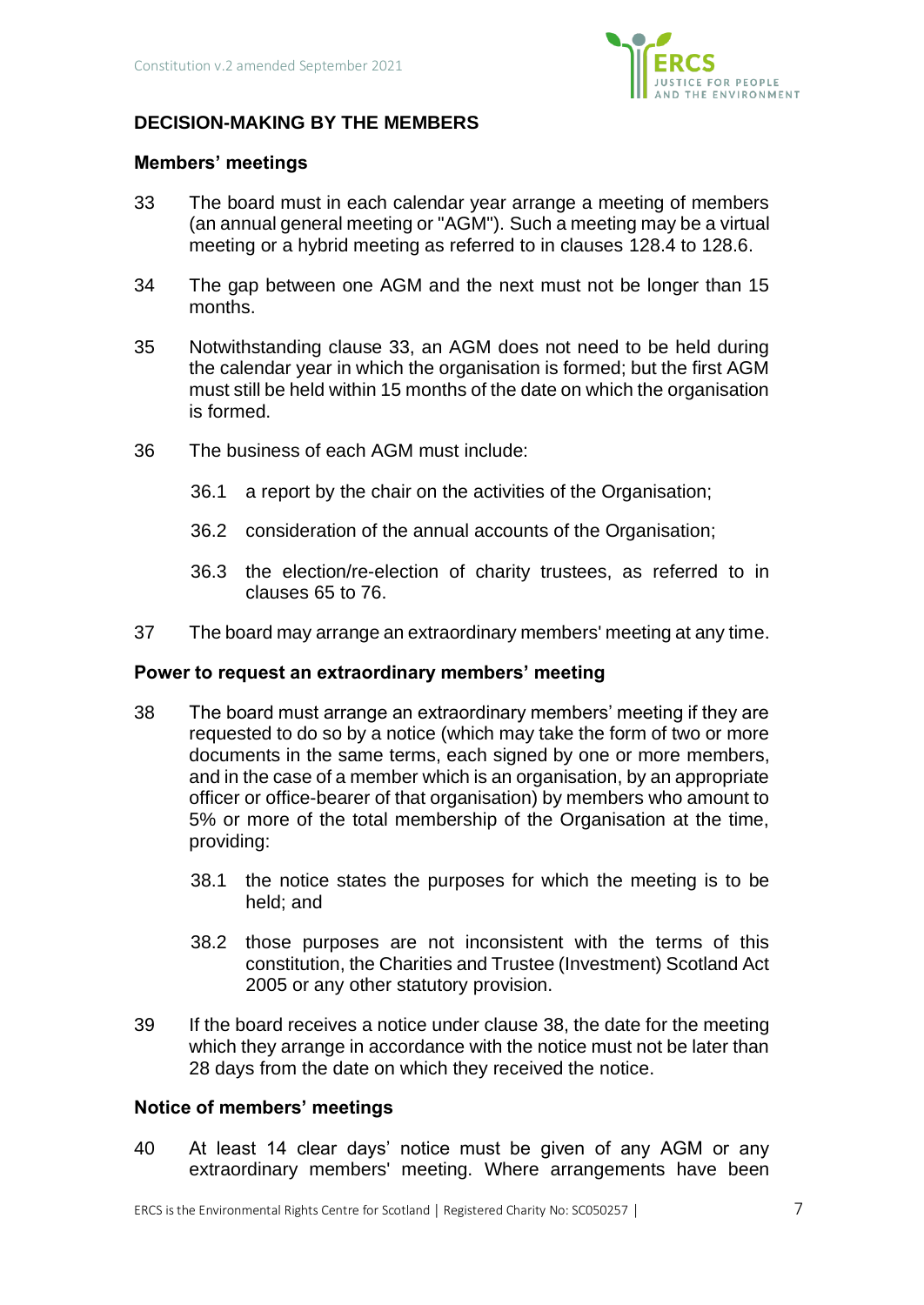

made for a meeting to be held as a virtual meeting or as a hybrid meeting, the notice calling the meeting shall state that fact and include details of the means by which a person may attend the meeting virtually.

- 41 The reference to "clear days" in clause 40 shall be taken to mean that, in calculating the period of notice,
	- 41.1 the day after the notices are posted (or sent by e-mail) should be excluded; and
	- 41.2 the day of the meeting itself should also be excluded.
- 42 The notice calling a members' meeting must specify in general terms what business is to be dealt with at the meeting; and
	- 42.1 in the case of a resolution to alter the constitution, must set out the exact terms of the proposed alteration(s); or
	- 42.2 in the case of any other resolution falling within clause 52 (requirement for two-thirds majority) must set out the exact terms of the resolution.
- 43 Notice of every members' meeting must be given to all the members of the Organisation, and to all the charity trustees; but the accidental omission to give notice to one or more members will not invalidate the proceedings at the meeting.
- 44 Any notice which requires to be given to a member under this constitution must be:
	- 44.1 sent by post to the member, at the address last notified by them to the Organisation; *or*
	- 44.2 sent by e-mail to the member, at the e-mail address last notified by them to the Organisation.

# **Procedure at members' meetings**

- 45 No valid decisions can be taken at any members' meeting unless a quorum is present.
- 46 The quorum for a members' meeting shall be whichever is the greater of 8 members or 10% of the membership present in person or, in the case of a member which is an organisation, represented by its authorised representative under clause 13. A person shall be deemed to be present in person by attending either in person or attending virtually where arrangements for virtual attendance have been made.
- 47 If a quorum is not present within 15 minutes after the time at which a members' meeting was due to start - or if a quorum ceases to be present during a members' meeting - the meeting cannot proceed; and fresh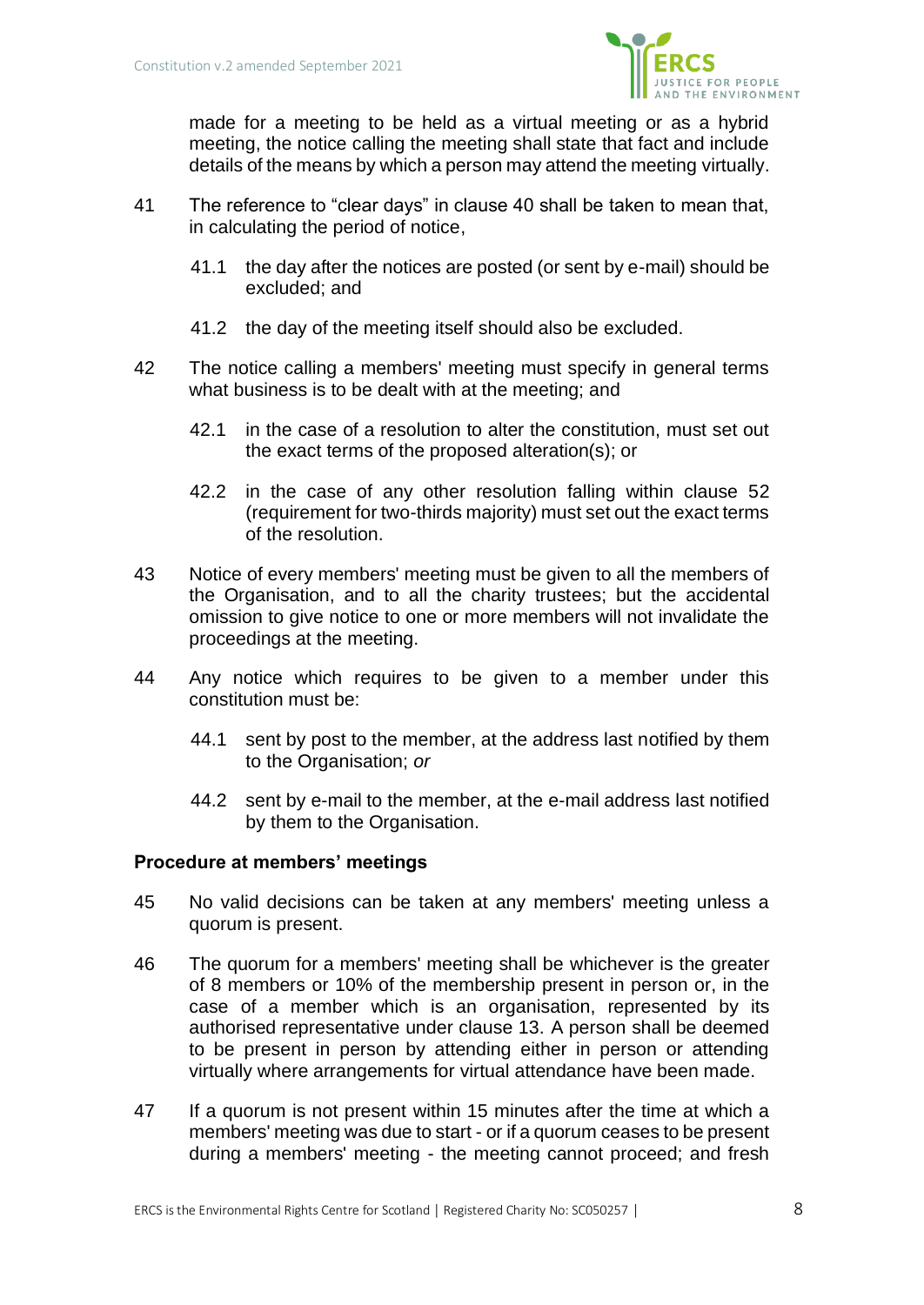

notices of meeting will require to be sent out, to deal with the business (or remaining business) which was intended to be conducted.

- 48 The chair of the Organisation should act as chairperson of each members' meeting.
- 49 If the chair of the Organisation is not present within 15 minutes after the time at which the meeting was due to start (or is not willing to act as chairperson), the charity trustees present at the meeting must elect (from among themselves) the person who will act as chairperson of that meeting.

# **Voting at members' meetings**

- 50 Every member has one vote, which must be given personally or, in the case of a member which is an organisation, given by its authorised representative under clause 13; for the avoidance of doubt, a vote given by a member participating in a virtual meeting or a hybrid meeting will be taken to be given personally for the purposes of this clause.
- 51 All decisions at members' meetings will be made by majority vote with the exception of the types of resolution listed in clause 52.
- 52 The following resolutions will be valid only if passed by not less than two thirds of those voting on the resolution at a members' meeting (or if passed by way of a written resolution under clause 56):
	- 52.1 a resolution amending the constitution or the name of the Organisation;
	- 52.2 a resolution proposing that the Organisation enter into an agreement under clause 6 with a specified provider of legal services for the purposes of procuring such services;
	- 52.3 a resolution directing the board to take any particular step (or directing the board not to take any particular step);
	- 52.4 a resolution removing a person from membership under clause 31;
	- 52.5 a resolution approving the amalgamation of the Organisation with another SCIO (or approving the constitution of the new SCIO to be constituted as the successor pursuant to that amalgamation);
	- 52.6 a resolution to the effect that all of the Organisation's property, rights and liabilities should be transferred to another SCIO (or agreeing to the transfer from another SCIO of all of its property, rights and liabilities);
	- 52.7 a resolution for the winding up or dissolution of the Organisation.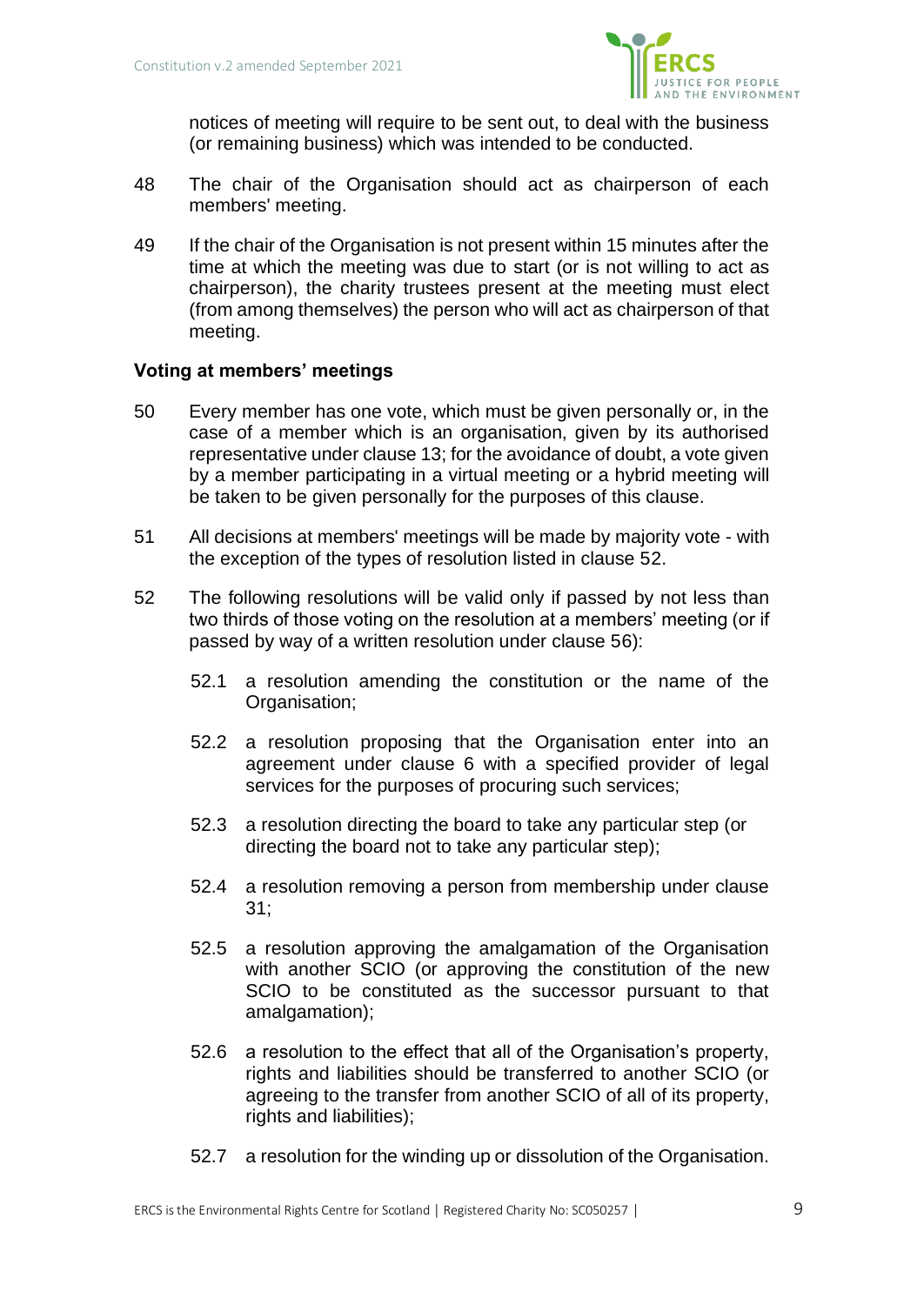

- 53 If there is an equal number of votes for and against any resolution, the chairperson of the meeting will be entitled to a second (casting) vote.
- 54 A resolution put to the vote at a members' meeting will be decided on a show of hands - unless the chairperson (or at least two other individuals present at the meeting and entitled to vote, whether as members or as authorised representatives of organisations that are members) ask for a secret ballot.
- 55 The chairperson will decide how any secret ballot is to be conducted and will declare the result of the ballot at the meeting. Where a vote is to be taken by means of a secret ballot at a virtual meeting or a hybrid meeting, the arrangements shall include a means for those attending virtually to cast their vote secretly.

# **Written resolutions by members**

56 A resolution agreed to in writing (or by e-mail) by all the members will be as valid as if it had been passed at a members' meeting; the date of the resolution will be taken to be the date on which the last member agreed to it.

## **Minutes of members' meetings**

- 57 The board must ensure that proper minutes are kept in relation to all members' meetings.
- 58 Minutes of members' meetings must include the names of those present without distinction between those who attended in person and those who attended virtually; and (so far as possible) should be signed by the chairperson of the meeting.
- 59 The board shall make available copies of the minutes referred to in clause 57 to any member of the public requesting them; but on the basis that the board may exclude confidential material to the extent permitted under clause 113.

# **BOARD (CHARITY TRUSTEES)**

### **Number of charity trustees**

- 60 The maximum number of charity trustees is 12; of which:
	- 60.1 no more than 8 shall be charity trustees who were elected under clause 65 or appointed under clause 66 (or were the initial charity trustees under clause 64); and
	- 60.2 no more than 4 shall be charity trustees who were co-opted under the provisions of clause 77, no more than 2 of whom were nominated by Scottish Environment LINK.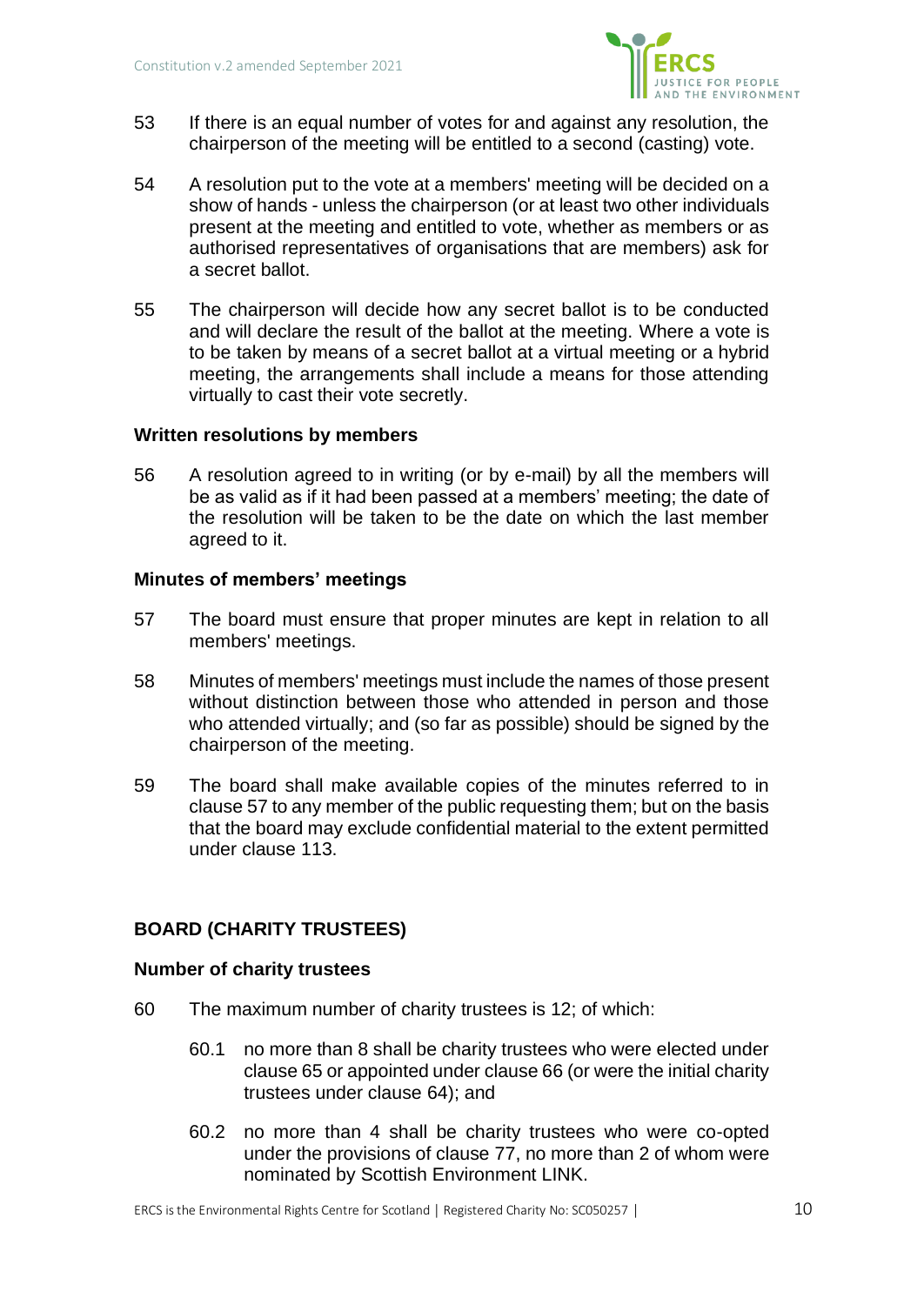

61 The minimum number of charity trustees is 4.

# **Eligibility**

- 62 A person shall not be eligible for election to the board under clause 65 or appointment to the board under clause 66 unless they are a member of the Organisation or have been nominated for election/appointment to the board by an organisation that is a member; a person co-opted to the board under clause 77 need not, however, be a member of the Organisation.
- 63 A person will not be eligible for election or appointment to the board if:
	- 63.1 they are disqualified from being a charity trustee under the Charities and Trustee Investment (Scotland) Act 2005; or
	- 63.2 they are an employee of the Organisation;
	- 63.3 they are an employee of a legal services provider with which the Organisation has an agreement for the provision of legal services; or
	- 63.4 they have been serving continuously as a charity trustee of the Organisation for the six previous years.

## **Initial charity trustees**

64 The individuals who signed the charity trustee declaration forms which accompanied the application for incorporation of the Organisation shall be deemed to have been appointed by the members as charity trustees with effect from the date of incorporation of the Organisation.

### **Election, appointment, retiral, re-election**

- 65 At each AGM, the members may elect any member (unless they are debarred under clause 63) to be a charity trustee.
- 66 The board may, by way of a resolution passed by majority vote at a board meeting, at any time appoint any member (unless they are debarred under clause 63) to be a charity trustee.
- 67 A member which is an organisation may (subject to clause 68) nominate any individual for election/appointment to the board, who will then be deemed to be a member of the Organisation for the purposes of clauses 65 and 66.
- 68 No more than one individual nominated under clause 67 by any organisation may serve as a charity trustee at any given time.
- 69 The board shall use its power under clause 66, as far as possible, to achieve gender balance and otherwise to represent the diversity of Scottish society.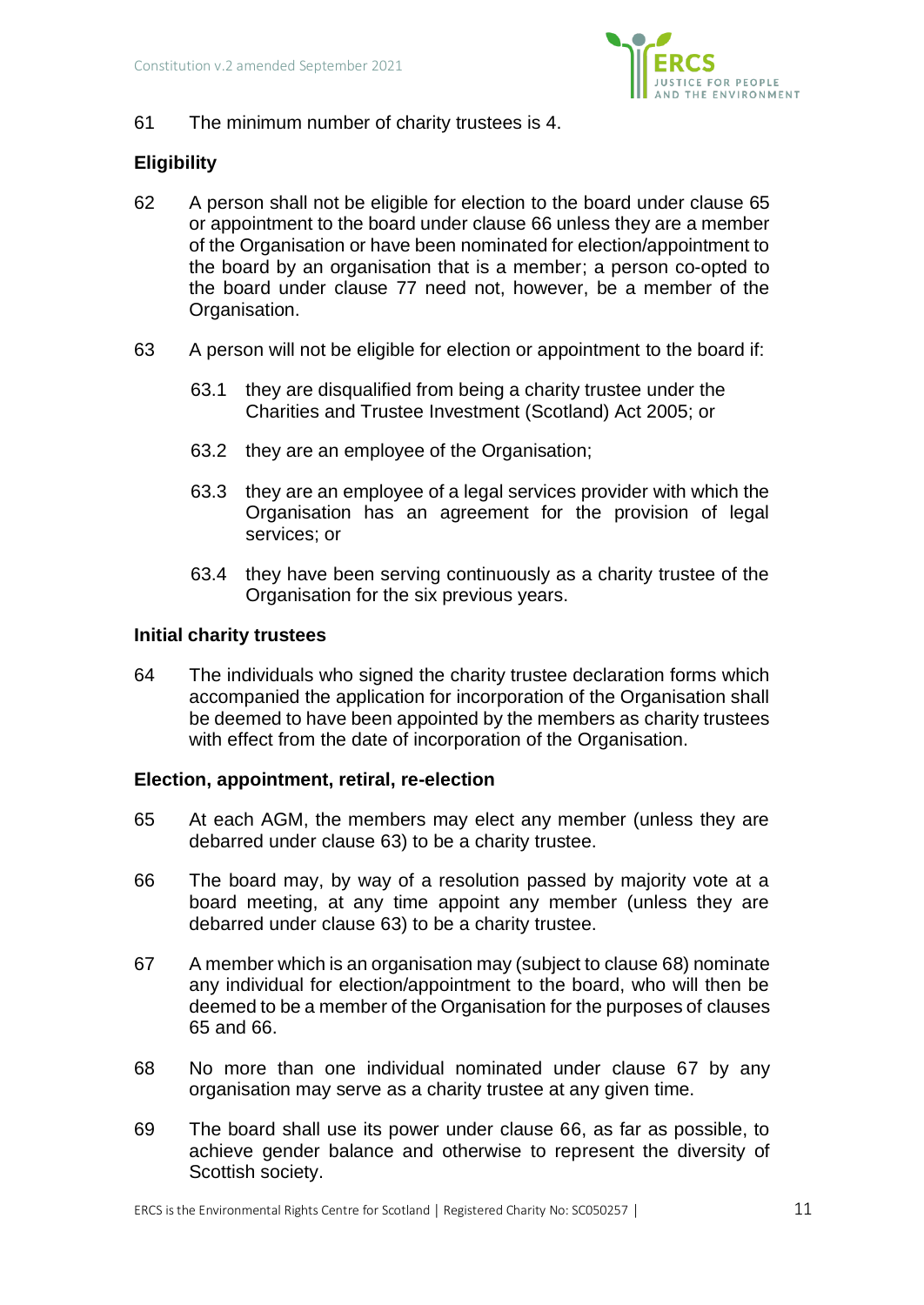

- 70 At the first AGM, one third (to the nearest round number) of the charity trustees appointed under clause 66 and deemed to have been appointed under clause 64 shall retire from office, the question of which of them shall retire being determined by some random method.
- 71 At each AGM other than the first:
	- 71.1 any charity trustees deemed to have been appointed under clause 64 or appointed under clause 66 during the period since the preceding AGM shall retire from office;
	- 71.2 out of the remaining charity trustees elected under clause 65, one third (to the nearest round number) shall retire from office.
- 72 The charity trustees to retire under clause 71.2 shall be those who have been longest in office since they were last elected or re-elected, and as between persons who were last elected/re-elected on the same date, the question of which of them is to retire shall be determined by some random method.
- 73 A charity trustee who retires from office under clause 70 or 71 shall, subject to clause 75, be eligible for re-election.
- 74 A charity trustee retiring at an AGM shall, subject to clause 75, be deemed to have been re-elected unless:
	- 74.1 they advise the board prior to the conclusion of the AGM that they do not wish to be re-elected as a charity trustee; or
	- 74.2 an election process was held at the AGM and they were not among those re-elected through that process; or
	- 74.3 a resolution for the re-election of that charity trustee was put to the AGM and was not carried.
- 75 A person who has served on the board for a period of 6 years shall automatically vacate office on expiry of that 6-year period and shall then not be eligible for re-election until a further year has elapsed.
- 76 For the purposes of clause 75:
	- 76.1 the period from the date of the formation of the organisation to the first AGM shall be deemed to be a period of one year, unless it is of less than six months' duration (in which case it shall be disregarded);
	- 76.2 the period between the date of appointment of a charity trustee and the AGM which next follows shall be deemed to be a period of one year, unless it is of less than six months' duration in which case it shall be disregarded;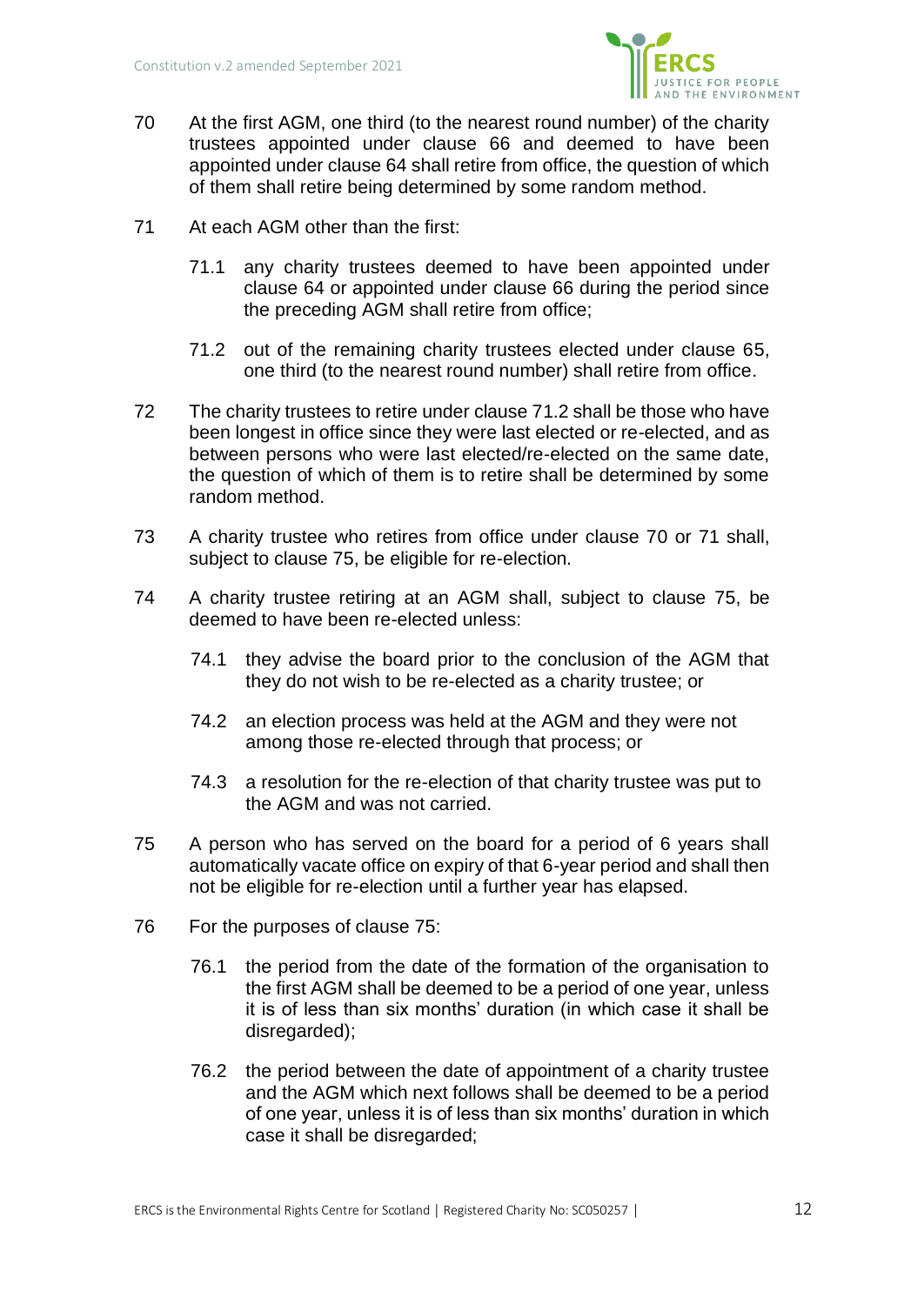

- 76.3 the period between one AGM and the next shall be deemed to be a period of one year;
- 76.4 if a charity trustee ceases to hold office but is reappointed to that office within a period of six months, they shall be deemed to have held office as a charity trustee continuously.

## **Co-option of non-members as charity trustees**

- 77 In addition to their powers under clause 66, the board may at any time appoint any non-member of the Organisation to be a charity trustee (subject to clause 60, and providing they are not debarred under clause 63) either on the basis that they have been nominated by Scottish Environment LINK or on the basis that they have specialist experience and/or skills which could be of assistance to the board.
- 78 At the end of each AGM, all of the charity trustees appointed under clause 77 shall retire from office  $-$  but shall then be eligible for reappointment under that clause, but no more than five times.

## **Termination of office**

- 79 A charity trustee will automatically cease to hold office if:
	- 79.1 they become disqualified from being a charity trustee under the 2005 Act;
	- 79.2 they become incapable for medical reasons of carrying out their duties as a charity trustee - but only if that has continued (or is expected to continue) for a period of more than six months;
	- 79.3 (in the case of a charity trustee elected under clause 65 or appointed under clause 66) they cease to be a member of the Organisation or, if they were nominated by an organisation, the organisation which nominated them ceases to be a member;
	- 79.4 they become an employee of the Organisation;
	- 79.5 they give the Organisation a notice of resignation, signed by them;
	- 79.6 they are absent (without good reason, in the opinion of the board) from more than three consecutive meetings of the board - but only if the board resolves to remove them from office;
	- 79.7 they are removed from office by resolution of the board on the grounds that they are considered to have committed a material breach of the code of conduct for charity trustees (as referred to in clause 95);
	- 79.8 they are removed from office by resolution of the board on the grounds that they are considered to have been in serious or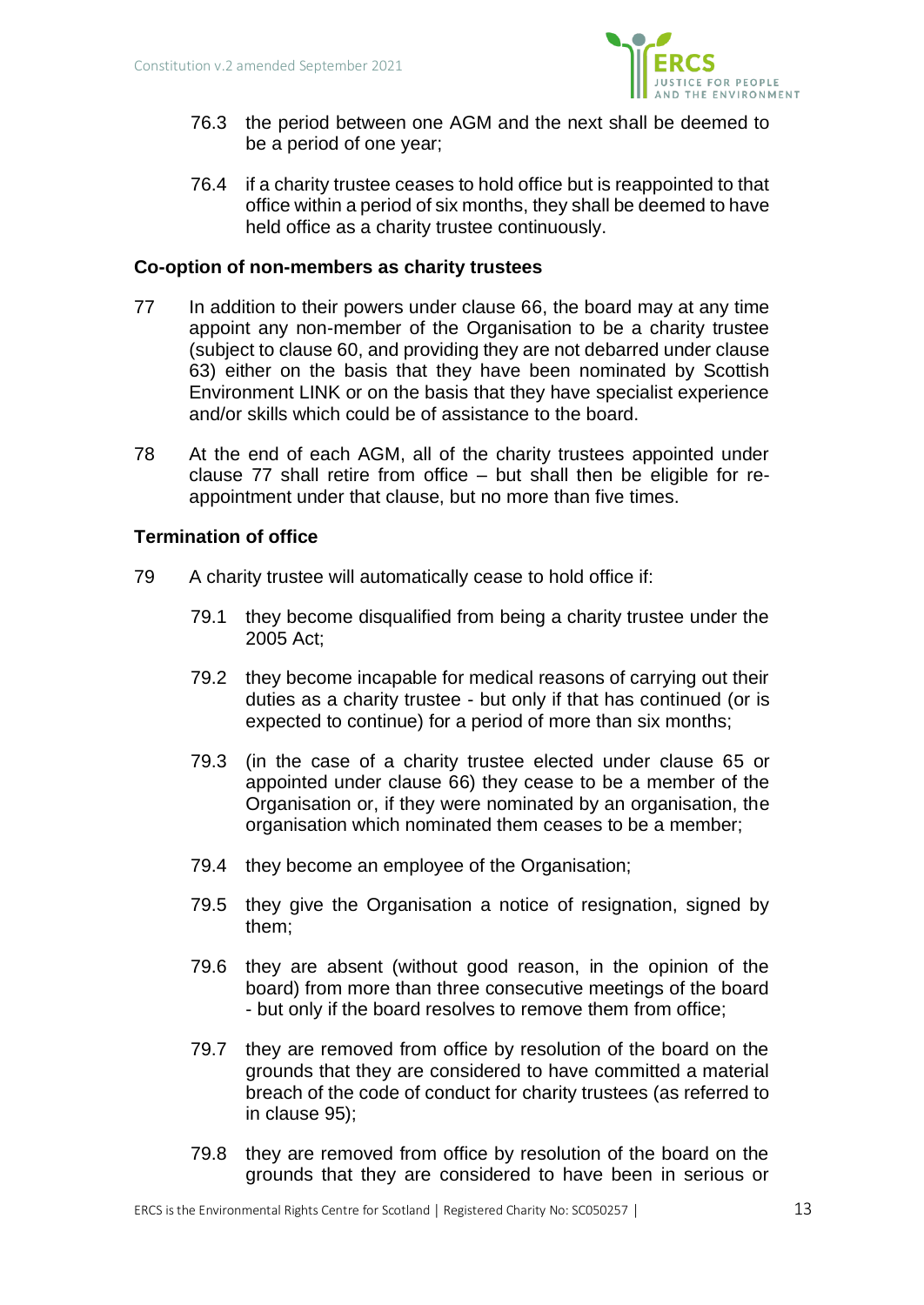

persistent breach of their duties under section 66(1) or (2) of the 2005 Act; or

- 79.9 they are removed from office by a resolution of the members passed at a members' meeting.
- 80 A resolution under clause 79.7, 79.8 or 79.9 shall be valid only if:
	- 80.1 the charity trustee who is the subject of the resolution is given reasonable prior written notice of the grounds upon which the resolution for their removal is to be proposed;
	- 80.2 the charity trustee concerned is given the opportunity to address the meeting at which the resolution is proposed, prior to the resolution being put to the vote; and
	- 80.3 (in the case of a resolution under paragraph 79.7 or 79.8) at least two thirds (to the nearest round number) of the charity trustees then in office vote in favour of the resolution.

## **Register of charity trustees**

- 81 The board must keep a register of charity trustees, setting out:
	- 81.1 for each current charity trustee:
		- 81.1.1 their full name and address;
		- 81.1.2 the date on which they were appointed as a charity trustee; and
		- 81.1.3 any office held by them in the Organisation;
	- 81.2 for each former charity trustee for at least 6 years from the date on which they ceased to be a charity trustee:
		- 81.2.1 the name of the charity trustee;
		- 81.2.2 any office held by them in the Organisation; and
		- 81.2.3 the date on which they ceased to be a charity trustee.
- 82 The board must ensure that the register of charity trustees is updated within 28 days of any change:
	- 82.1 which arises from a resolution of the board or a resolution passed by the members of the Organisation; or
	- 82.2 which is notified to the Organisation.
- 83 If any person requests a copy of the register of charity trustees, the board must ensure that a copy is supplied to them within 28 days, providing the request is reasonable; if the request is made by a person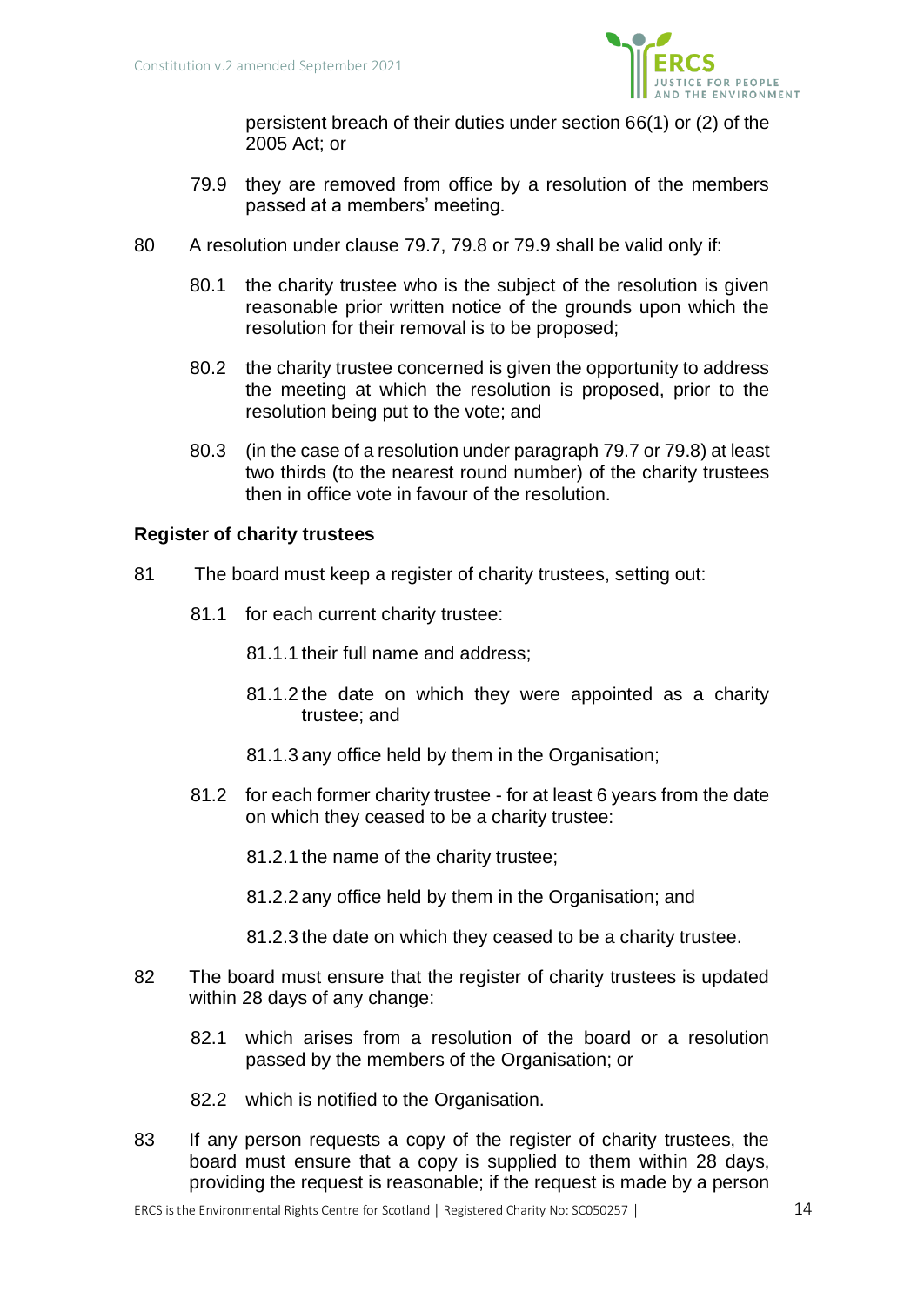

who is not a charity trustee of the Organisation, the board may provide a copy which has the addresses blanked out, if it is satisfied that including that information is likely to jeopardise the safety or security of any person or premises.

## **Office-bearers**

- 84 The charity trustees must elect (from among themselves) a chair and a treasurer.
- 85 In addition to the office-bearers required under clause 84, the charity trustees may elect (from among themselves) further office-bearers if they consider that appropriate.
- 86 All of the office-bearers will cease to hold office at the conclusion of each AGM but may then be re-elected under clause 84 or 85.
- 87 A person elected to any office will automatically cease to hold that office:
	- 87.1 if they cease to be a charity trustee; or
	- 87.2 if they give to the Organisation a notice of resignation from that office, signed by them.

## **Powers of board**

- 88 Except where this constitution states otherwise, the Organisation (and its assets and operations) will be managed by the board; and the board may exercise all the powers of the Organisation.
- 89 A meeting of the board at which a quorum is present may exercise all powers exercisable by the board.

### **Charity trustees – general duties**

- 90 Each of the charity trustees has a duty, in exercising functions as a charity trustee, to act in the interests of the Organisation; and, in particular, must:
	- 90.1 seek, in good faith, to ensure that the Organisation acts in a manner which is in accordance with its purposes;
	- 90.2 act with the care and diligence which it is reasonable to expect of a person who is managing the affairs of another person;
	- 90.3 in circumstances giving rise to the possibility of a conflict of interest between the Organisation and any other party:
		- 90.3.1 put the interests of the Organisation before that of the other party; and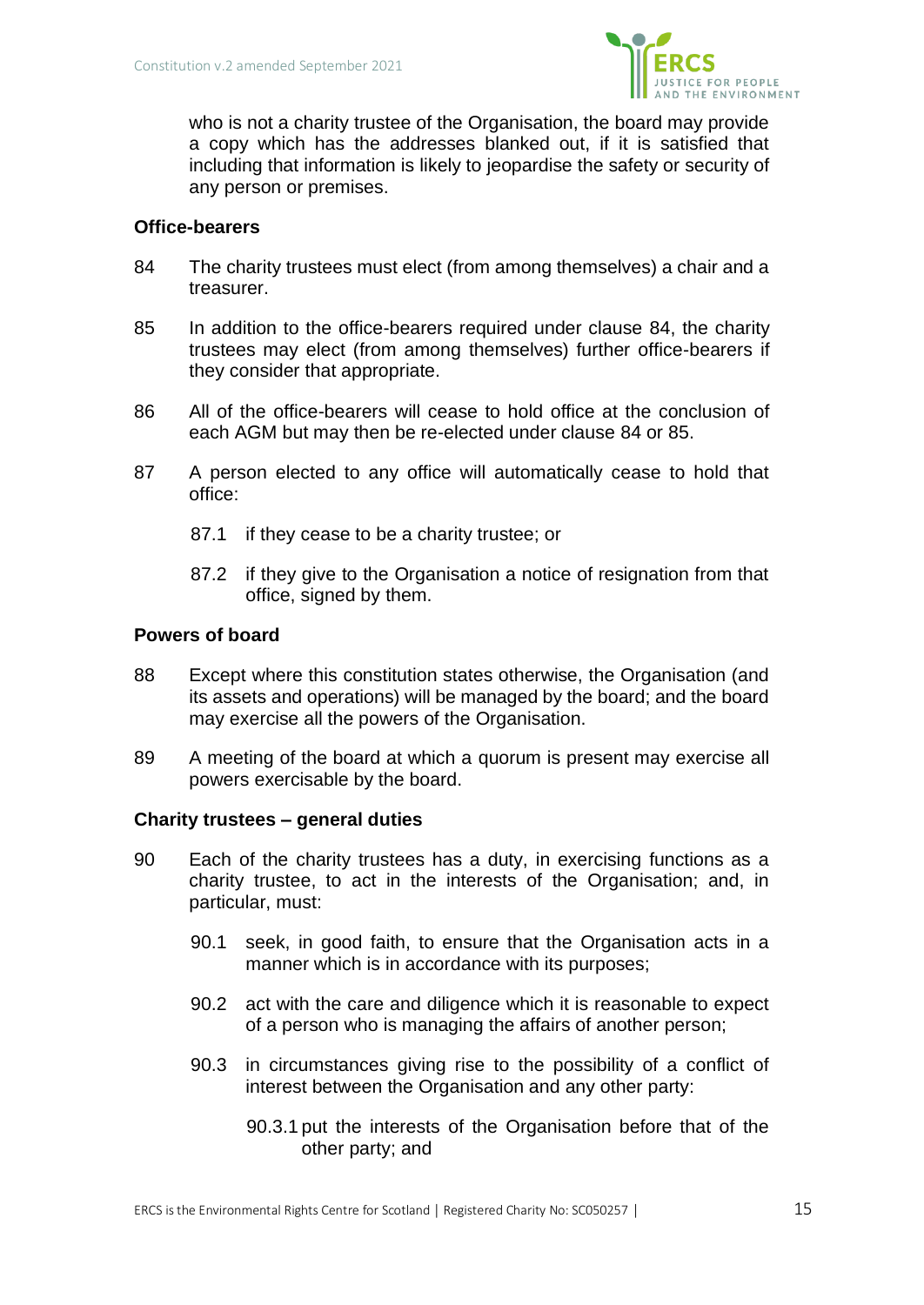

- 90.3.2 where any other duty prevents them from doing so, disclose the conflicting interest to the Organisation and refrain from participating in any deliberation or decision of the other charity trustees with regard to the matter in question; and
- 90.4 ensure that the Organisation complies with any direction, requirement, notice or duty imposed under or by virtue of the Charities and Trustee Investment (Scotland) Act 2005.
- 91 In addition to the duties outlined in clause 90, all of the charity trustees must take such steps as are reasonably practicable for the purpose of ensuring:
	- 91.1 that any breach of any of those duties by a charity trustee is corrected by the charity trustee concerned and not repeated; and
	- 91.2 that any trustee who has been in serious and persistent breach of those duties is removed as a trustee.
- 92 Provided they have declared their interest and have not voted on the question of whether or not the Organisation should enter into the arrangement - a charity trustee will not be debarred from entering into an arrangement with the Organisation in which they have a personal interest; and (subject to clause 93 and to the provisions relating to remuneration for services contained in section 67 of the 2005 Act), they may retain any personal benefit which arises from that arrangement.
- 93 No charity trustee may serve as an employee (full time or part time) of the Organisation; and no charity trustee may be given any remuneration by the Organisation for carrying out their duties as a charity trustee.
- 94 The charity trustees may be paid all travelling and other expenses reasonably incurred by them in connection with carrying out their duties; this may include expenses relating to their attendance at meetings.

### **Code of conduct for charity trustees**

- 95 Each of the charity trustees shall comply with the code of conduct (incorporating detailed rules on conflict of interest) prescribed by the board from time to time.
- 96 The code of conduct referred to in clause 95 shall be supplemental to the provisions relating to the conduct of charity trustees contained in this constitution and the duties imposed on charity trustees under the Charities and Trustee Investment (Scotland) Act 2005; and all relevant provisions of this constitution shall be interpreted and applied in accordance with the provisions of the code of conduct in force from time to time.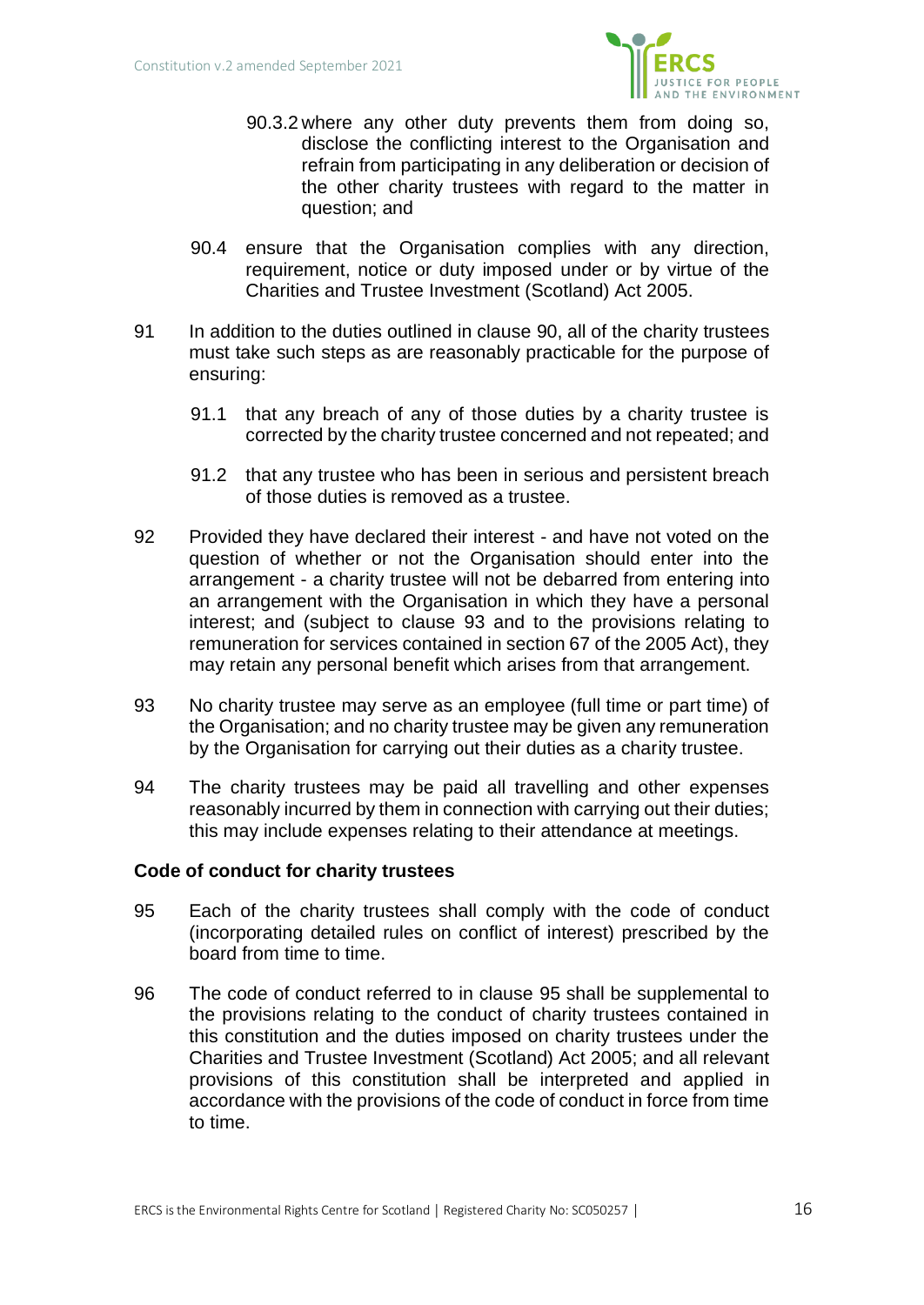

# **DECISION-MAKING BY THE CHARITY TRUSTEES**

### **Notice of board meetings**

- 97 Any charity trustee may call a meeting of the board or ask the chair to call a meeting of the board.
- 98 At least 7 days' notice must be given of each board meeting, unless (in the opinion of the person calling the meeting) there is a degree of urgency which makes that inappropriate.

### **Procedure at board meetings**

- 99 No valid decisions can be taken at a board meeting unless a quorum is present; the quorum for board meetings is 50% of the charity trustees, present in person.
- 100 If at any time the number of charity trustees in office falls below the quorum in clause 99, the remaining charity trustee(s) will have power to fill the vacancies or call a members' meeting - but will not be able to take any other valid decisions.
- 101 A charity trustee may participate in a meeting of the board by means of a conference telephone, video conferencing facility or similar communications equipment and, so long as all the charity trustees participating in the meeting can hear each other, a charity trustee participating in a meeting in this manner shall be deemed to be present in person at the meeting.
- 102 The chair of the Organisation should act as chairperson of each board meeting.
- 103 If the chair is not present within 15 minutes after the time at which the meeting was due to start (or is not willing to act as chairperson), the charity trustees present at the meeting must elect (from among themselves) the person who will act as chairperson of that meeting.
- 104 Every charity trustee has one vote, which must be given personally; for the avoidance of doubt, a vote given by a charity trustee participating in the meeting through any of the methods referred to in clause 101 will be taken to be given personally for the purposes of this clause.
- 105 The chair of the meeting shall endeavour to achieve consensus wherever possible but, whenever necessary, decisions at board meetings will be made by majority vote.
- 106 If there is an equal number of votes for and against any resolution the chairperson of the meeting will be entitled to a second (casting) vote.
- 107 The board may, at its discretion, allow any person to attend and speak at a board meeting notwithstanding that they are not a charity trustee but on the basis that they must not participate in decision-making.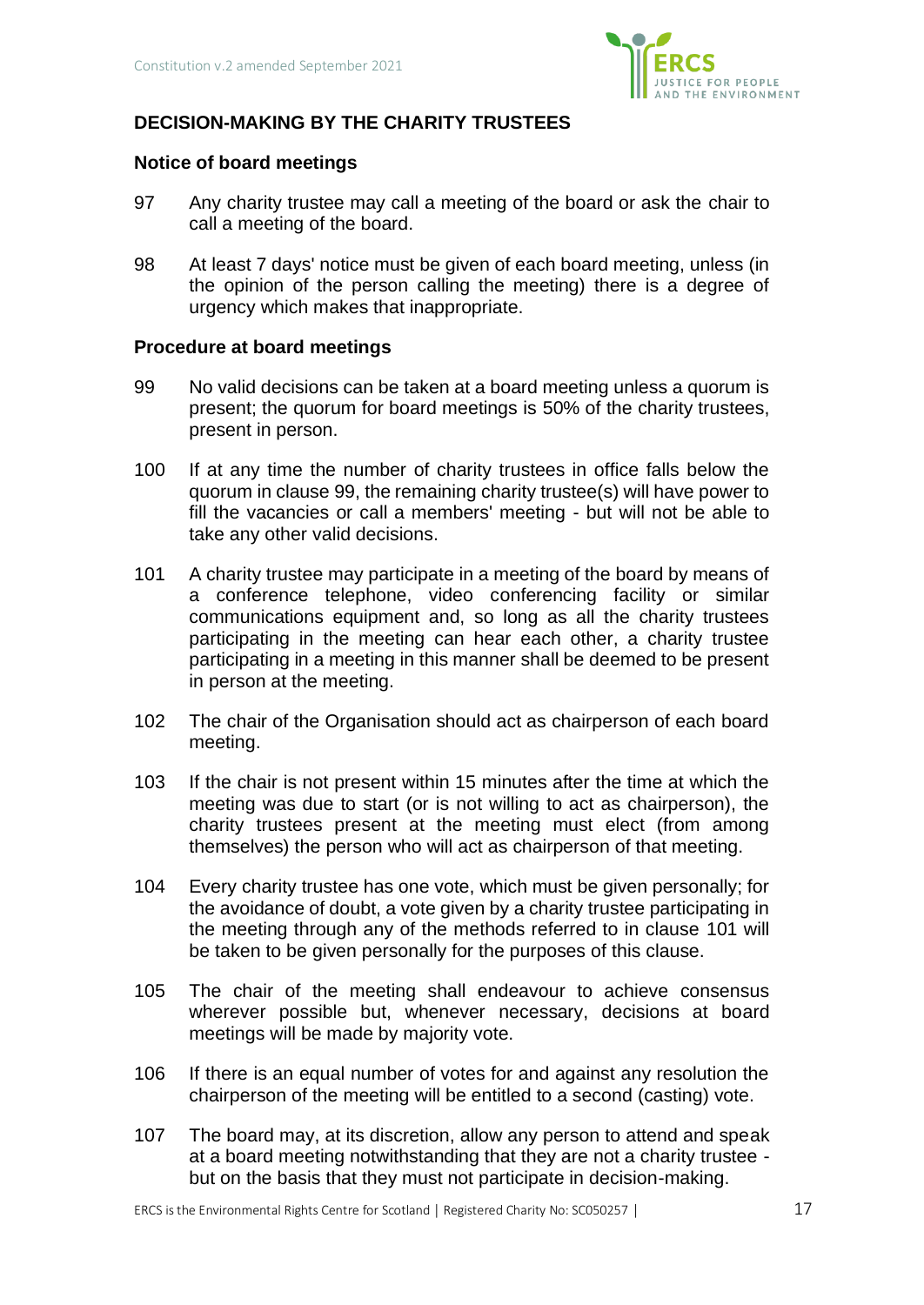

- 108 A charity trustee must not vote at a board meeting (or at a meeting of a sub-committee) on any resolution which relates to a matter in which they have a personal interest or duty which conflicts (or may appear to conflict) with the interests of the Organisation; they must withdraw from the meeting while an item of that nature is being dealt with.
- 109 For the purposes of clause 108:
	- 109.1 an interest held by an individual who is "connected" with the charity trustee in terms of section 68(2) of the 2005 Act (husband/wife, partner, child, parent, brother/sister etc) or who is a business associate of the charity trustee shall be deemed to be held by that charity trustee;
	- 109.2 a charity trustee will be deemed to have a personal interest in relation to a particular matter if a body in relation to which they are an employee, director, partner, member of the management committee, officer or elected representative has an interest in that matter.

## **Minutes of board meetings**

- 110 The board must ensure that proper minutes are kept in relation to all board meetings and meetings of sub-committees.
- 111 The minutes to be kept under clause 110 must include the names of those present; and (so far as possible) should be signed by the chairperson of the meeting.
- 112 The board shall (subject to clause 113) make available copies of the minutes referred to in clause 110 to any member requesting them.
- 113 The board may exclude from any copy minutes made available to a member under clause 112 any material which the board considers ought properly to be kept confidential - on the basis that the material contains reference to employee, legal or other matters which the board has resolved it would be inappropriate to divulge to members.

# **ADMINISTRATION**

### **Delegation to sub-committees**

- 114 The board may delegate any of their powers to sub-committees; a subcommittee must include at least one charity trustee, but other members of a sub-committee need not be charity trustees.
- 115 The board may also delegate to the chair of the Organisation (or the holder of any other post) such of their powers as they may consider appropriate.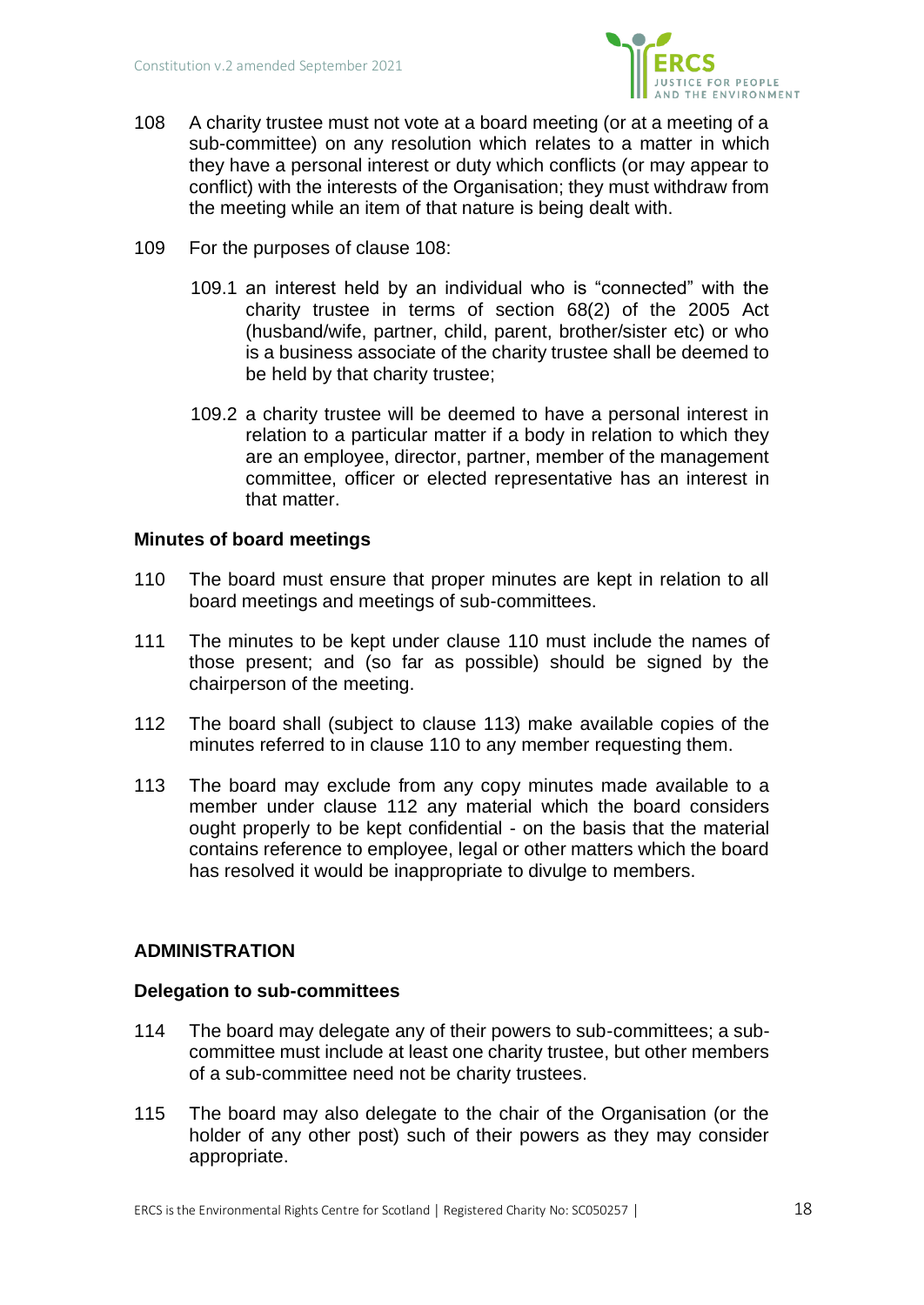

- 116 When delegating powers under clause 114 or 115, the board must set out appropriate conditions (which must include an obligation to report regularly to the board).
- 117 Any delegation of powers under clause 114 or 115 may be revoked or altered by the board at any time.
- 118 The rules of procedure for each sub-committee, and the provisions relating to membership of each sub-committee, shall be set by the board.

# **Operation of accounts**

- 119 Subject to claus[e120,](#page-18-0) the signatures of two out of a minimum of three signatories appointed by the board will be required in relation to all operations (other than the lodging of funds) on the bank and building society accounts held by the Organisation; at least one out of the two signatures must be the signature of a charity trustee or delegated officer in line with the policy on internal financial controls.
- <span id="page-18-0"></span>120 Where the Organisation uses electronic facilities for the operation of any bank or building society account, the authorisations required for operations on that account must be consistent with the approach reflected in clause 119.

### **Accounting records and annual accounts**

- 121 The board must ensure that proper accounting records are kept, in accordance with all applicable statutory requirements.
- 122 The board must prepare annual accounts, complying with all relevant statutory requirements; if an audit is required under any statutory provisions (or if the board consider that an audit would be appropriate for some other reason), the board should ensure that an audit of the accounts is carried out by a qualified auditor.

# **MISCELLANEOUS**

### **Winding-up**

- 123 If the Organisation is to be wound up or dissolved, the winding-up or dissolution process will be carried out in accordance with the procedures set out under the Charities and Trustee Investment (Scotland) Act 2005.
- 124 Any surplus assets available to the Organisation immediately preceding its winding up or dissolution must be used for purposes which are the same as - or which closely resemble - the purposes of the Organisation as set out in this constitution.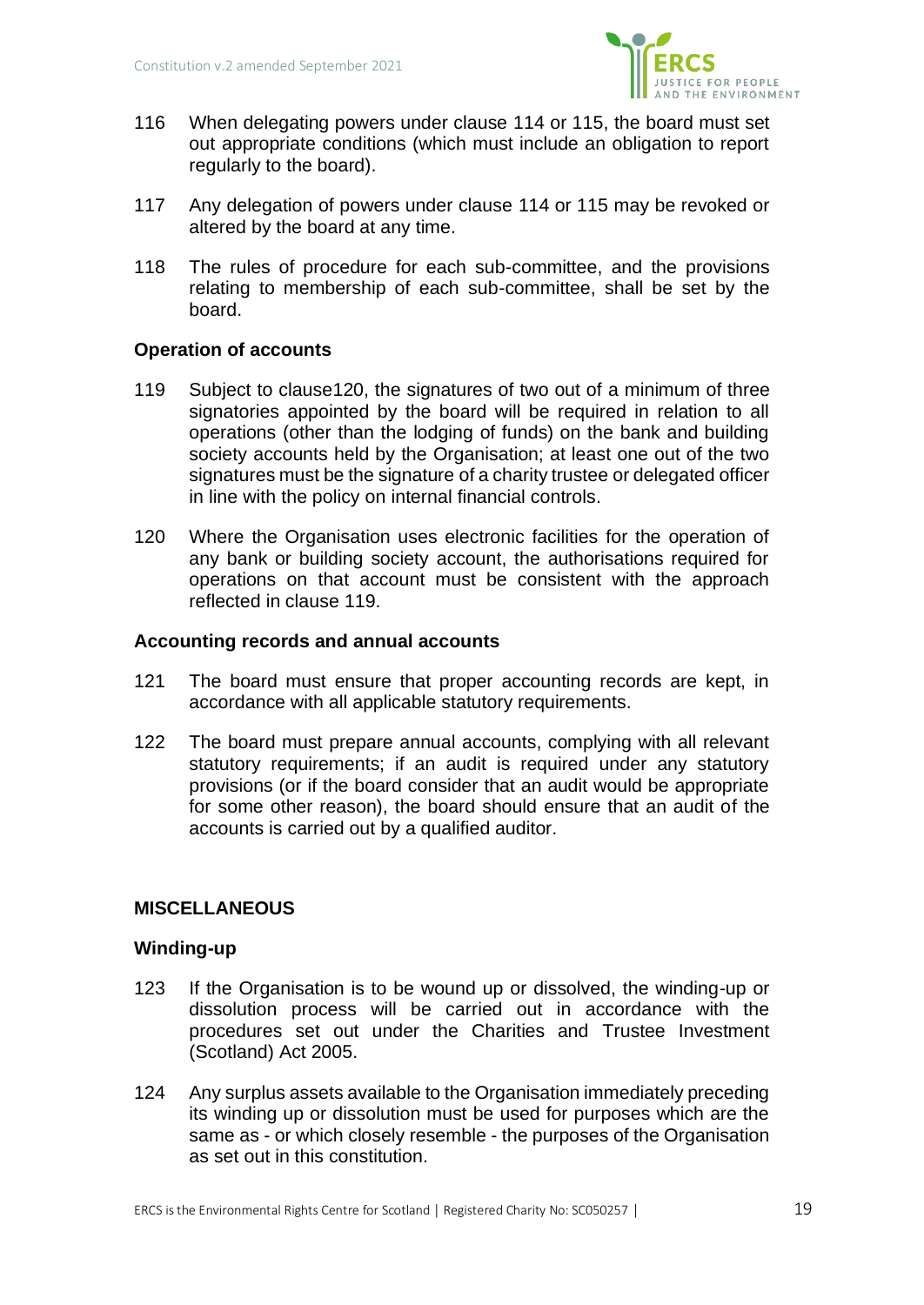

# **Alterations to the constitution**

- 125 This constitution may (subject to clause 7) be altered by resolution of the members passed at a members' meeting (subject to achieving the two thirds majority referred to in clause 52) or by way of a written resolution of the members.
- 126 The Charities and Trustee Investment (Scotland) Act 2005 prohibits taking certain steps (e.g. change of name, an alteration to the purposes, amalgamation, winding-up) without the consent of the Office of the Scottish Charity Regulator (OSCR).

## **Interpretation**

- 127 References in this constitution to the Charities and Trustee Investment (Scotland) Act 2005 should be taken to include:
	- 127.1 any statutory provision which adds to, modifies or replaces that Act; and
	- 127.2 any statutory instrument issued in pursuance of that Act or in pursuance of any statutory provision falling under clause 127.1 above.
- <span id="page-19-0"></span>128 In this constitution:
	- 128.1 "charity" means a body which is either a "Scottish charity" within the meaning of section 13 of the 2005 Act or a "charity" within the meaning of section 1 of the Charities Act 2011, providing (in either case) that its objects are limited to charitable purposes;
	- 128.2 "charitable purpose" means a charitable purpose under section 7 of the 2005 Act which is also regarded as a charitable purpose in relation to the application of the Taxes Acts;
	- 128.3 "the 2005 Act" means the Charities and Trustee Investment (Scotland) Act 2005, as amended or replaced from time to time;
	- 128.4 "meeting" means a meeting in person, a virtual meeting or a hybrid meeting;
	- 128.5 "virtual meeting" means a meeting of members of the charity or a meeting of the charity trustees where arrangements have been made in advance to allow participants to attend the meeting by means of a conference telephone, video link or similar means of electronic communication at which all participants can be heard and can hear each other without the need for them to be physically present at the same location. A person participating in a meeting by such means shall be deemed to be "attending virtually";